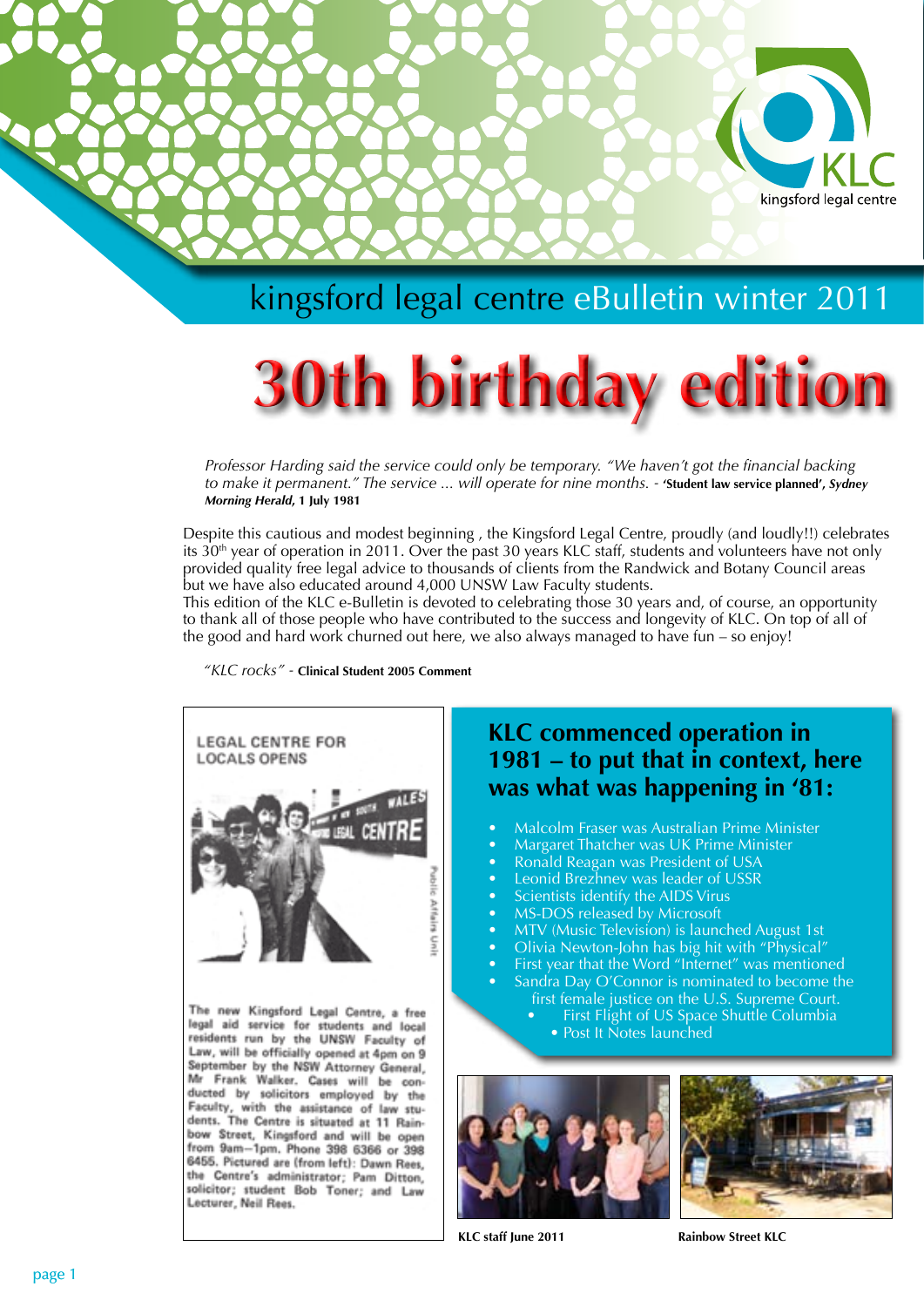**Teaching**

*"The teaching style at KLC emphasises critical and analytical thinking; the curriculum was eclectic and challenging; feedback was ongoing, consistent and positive; staff got to know each student as an individual and always showed respect & appreciation for Indigenous students and culture."* **Clinical Student 2008**

KLC is an entrenched and enduring part of the UNSW Law Faculty. Around 4,000 students have participated in a KLC elective course in that time and around 5200 students have experienced a brief interviewing clinical exposure experiences through Law, Lawyers and Society course. Many of those students hold the Centre in warm affection.

At KLC students experience clinical legal education, which is a methodology of teaching law, legal procedure and ethics where students are engaged in legal work for real clients and critically analyse this experience. They interview clients, draft letters, run legal cases, do law reform projects and present community legal education workshops all under supervision. They reflect on their experiences to deepen their understanding of the different areas of law and their role as a lawyer. From our humble beginnings in 1981 with one non-intensive course we have progressed to hosting seven courses in 2011.

The timeline for clinical legal education courses at KLC is:

- 1981 Non-intensive generalist course commences<br>1992 Intensive generalist course commences
- Intensive generalist course commences
- 1998 Law Lawyers and Society ethics course students attend KLC for an advice session
- 2000 Employment Law Clinic commences
- 2003 Foundations Enrichment II, a course for first year Indigenous students commences
- 2010 Family Law and Domestic Violence community legal education course commences
- 2010 Hong Kong Refugee Law Clinic commences.

The style of teaching at KLC is one of the distinctive features of the UNSW Law Faculty. Our alumni are one of our great strengths, and word of mouth about the course is our main promotional tool.

### **Teaching awards/recognition**

The Centre staff have been the recipient of significant awards and recognition for the innovative teaching which they have pioneered and delivered over the years and are recognised nationally as leaders in clinical legal education theory and practice.

- 2000 KLC won the Vice-Chancellors Award for Teaching Excellence<br>2001 KLC won The Australian Award for University Teaching for Law
- 2001 KLC won The Australian Award for University Teaching for Law and Legal Studies;<br>2001 Fran Gibson won Ouality Teaching Award awarded by Australian College of
- Fran Gibson won Quality Teaching Award awarded by Australian College of Education;
- 2007 KLC staff awarded the UNSW Professional and Technical Recognition Award for Excellence in Enhancing the Student Experience
- 2009 KLC Director, Anna Cody, wins the UNSW Vice-Chancellor's Award for Teaching Excellence
- 2010 The KLC team obtained the Australian Learning and Teaching Council citation for innovative clinical legal education

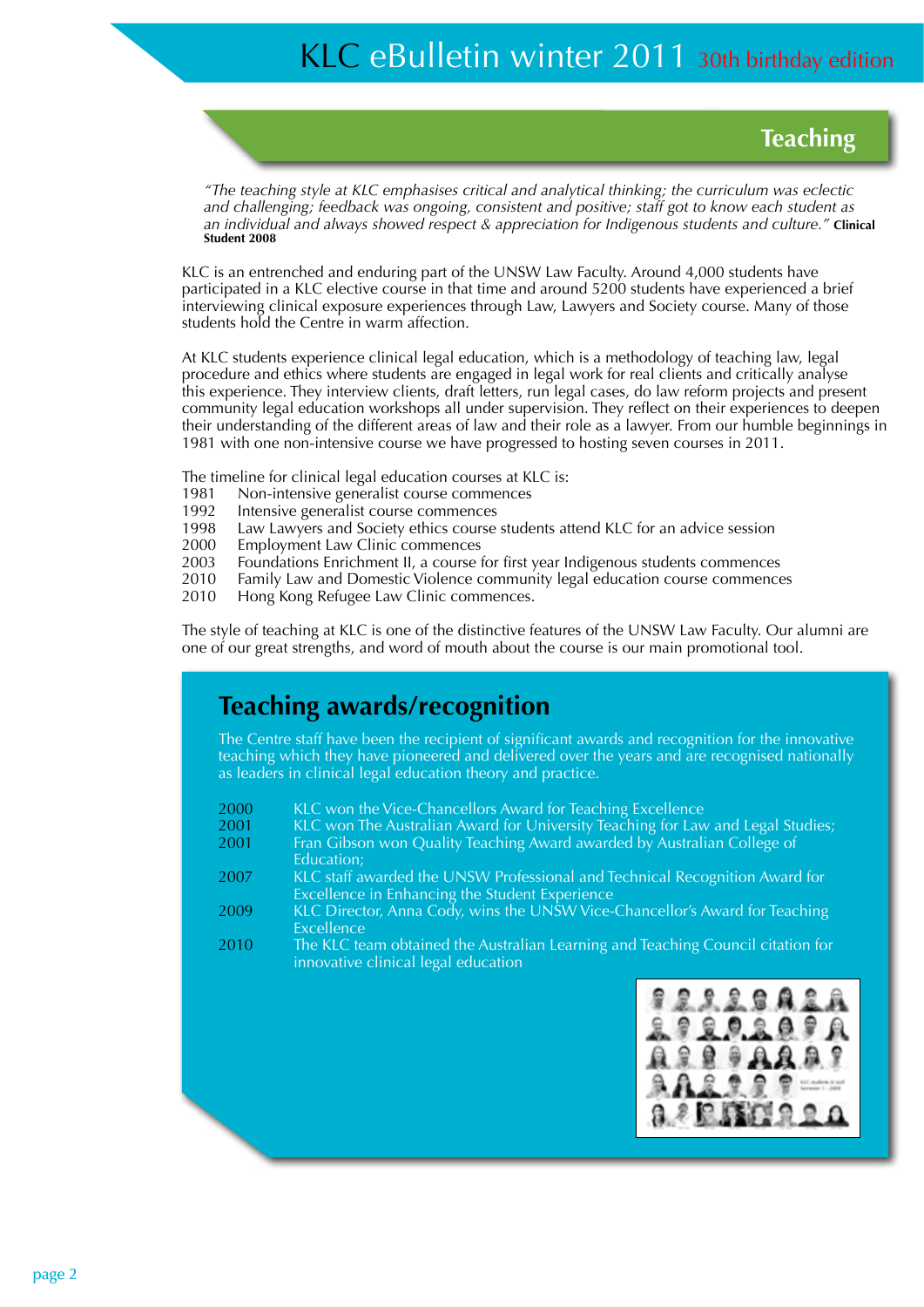*...It reinforced my understanding that the law is not just comprised of theoretical academic discussion, but that it affects the lives of everyday people." -* **Law Lawyers and Society Student**

#### **The Paddle**

The paddle is awarded each semester to a student who has, unintentionally, said or done the silliest or noteworthy thing. It is a much loved KLC institution which was begun by Neil Rees back in the 90s. Here are some examples of paddle award winners (names have been withheld for obvious reasons!)



**KLC paddles**

Did mentions at Waverley Court in jeans and a Tshirt **– student 2002**

Irreverent Award – for calling Justice Dowd, "John" **– student 2005**

Embarrassment Award for having to explain what "sperm" is for interpreter **– student 2006**

The 'Being at one with Office Equipment Award' - for only discovering where the fax machine was in week 10, and the library printer in Week 11 **– student 2007**

When asked if there were any capacity issues for a client who wanted to give a power of attorney he said 'no' confidently, then paused and said, 'well, he does have moderately advanced Alzheimers'. **– student 2008**

The 'Paddle Award for Best Comedy Skit' - calling a client to confirm an appointment, while the client was already in the waiting room **– student 2010**

The 'Paddle Award for Responsibly Declining Offers of Ilicit Substances from Clients' **– student 2010**

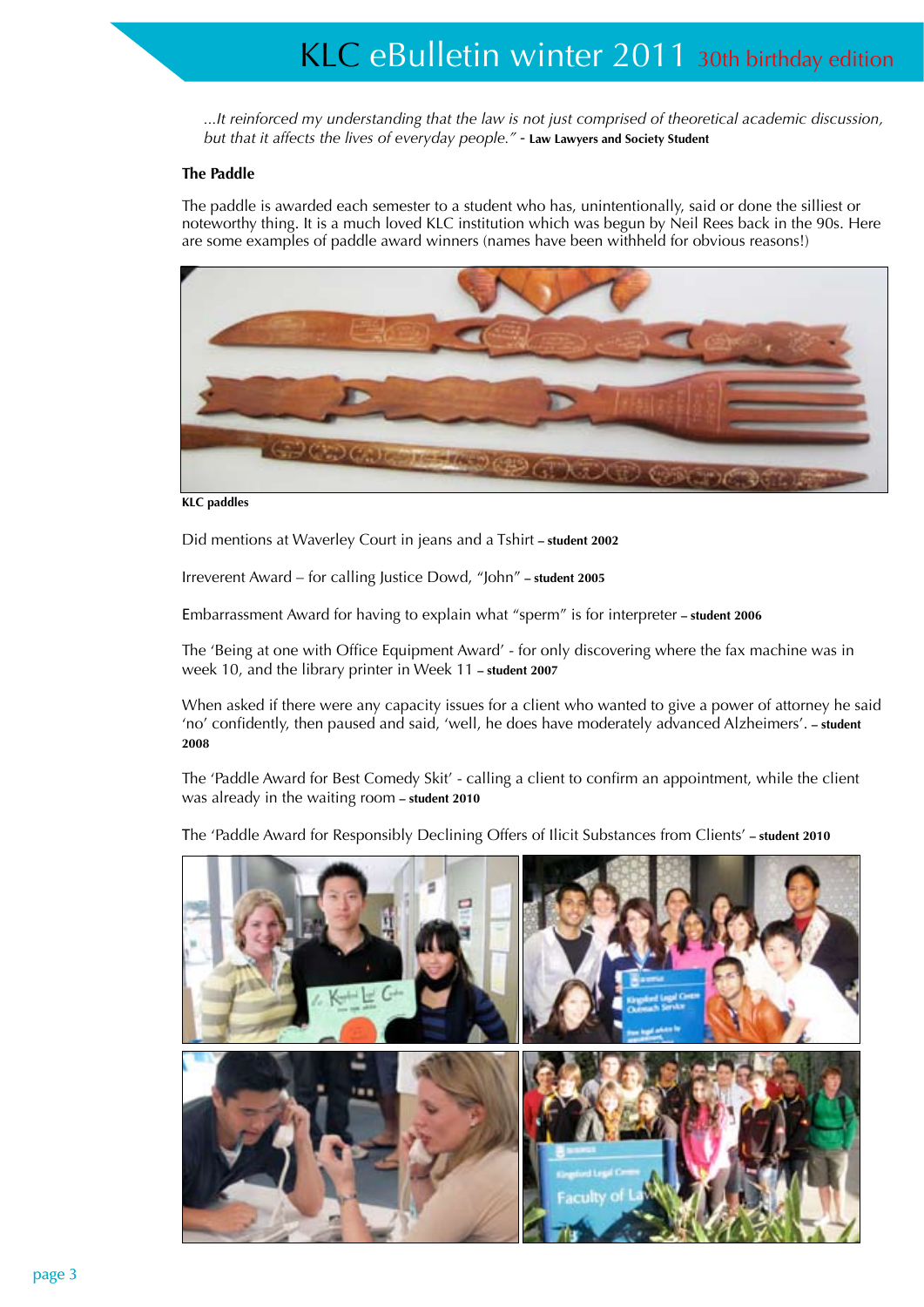

*"I am now better positioned to understand the law on a practical level. Instead of learning the purely theoretical it is important to understand the impact that the law has on real people."* **- Clinical Student 2009**

In its 30 years of existence KLC has run many important cases – some of which have had long lasting positive effects and others which have been very emotionally taxing for all involved. In this edition we look at three high profile cases and we have asked the solicitors who worked on them to explain how they felt to be working on these cases and the impact it had on their lives.

#### Williams v The Minister, Aboriginal Land Rights Act 1983 [1999] NSWSC 843, [2000]NSWCA 255 -**Anna Cody**

Joy Williams, an Aboriginal child was removed from her mother Dora Williams when she was 4 weeks old. She was originally placed at Bomaderry Home, overseen by the Aborigines Welfare Board. At around 4 and half years old, she was placed in Lutanda Home a home primarily for white children. She alleged that she was inadequately cared for as a child, she was treated more harshly than the other children and began to show signs of disturbed behaviour as a child. She didn't find out she was Aboriginal till she was 13 years old. She was never given any psychological help or treatment as a child. Joy went on to have 3 children herself but found it difficult to parent them properly. She was diagnosed with a severe personality disorder and spent some time in gaols and psychiatric institutions. Joy Williams began her case against the NSW Government in 1993 with an application for an extension of time to file for damages, for negligence and breach of duty. She lost at first instance and then appealed. She was granted leave to file out of time on appeal. Her substantive case was heard before Justice Abadee and judgement given on 26 August 1999. She lost before Justice Abadee and appealed to the Court of Appeal. She also lost on appeal on 12 September 2000. Justice Abadee found that the Aborigines Welfare Board owed no duty of care and so her case for negligence failed. He found no action for breach of statutory duty and did not decide if there was a fiduciary relationship, but if there was, it had not been breached. The Court of Appeal affirmed the decision of Justice Abadee and found no grounds to reject the trial judge's reasoning. Joy also went on to get a Masters degree and write poetry and be very politically active.

#### *Anna remembers:*

I was a relatively inexperienced solicitor when I took carriage of this case from the very intelligent and capable Paul Batley. At the time, information and understanding of what had happened to the Aboriginal community through the Stolen Generations was only just beginning to filter out. It was before the National Enquiry into the Separation of Aboriginal and Torres Strait Islander children from their families which was a watershed for the Australian community. The case was complex and demanding legally and factually. Joy Williiams was an incredibly smart, funny, challenging client to work with. I remember asking her to come and teach a class for our students, so they could hear what it's like being a client. She was a very strong and feisty woman who was offended they had not brought writing materials to the class, so she ordered them all to go and get pen and paper. I thought it was one of the better classes in my teaching career. It felt an honour to work with Joy over the years, get to know her quite well, visit her in her various homes and get to know her family. It also showed me the devastating impact that being separated from your mother, family and community and culture has. The ultimate losses in court were also deeply disillusioning for me. I hoped for more from our law and legal system. It has shaped the way I now see law, and law reform and what individual casework can and cannot achieve. Working with Christine Adamson and Noel Hutley SC was also a great pleasure and taught me a lot about preparing a case for trial and then on appeal. Also working with the various lawyers at Legal Aid, who supported the case throughout and were prepared to take a risk on it was vital. I'm really sorry to see that the wrongs experienced by generations of Aboriginal families and communities have still not been properly recognised in our law. I continue to advocate for this in any international human rights work I do.



The University's Kingsford Legal family rate.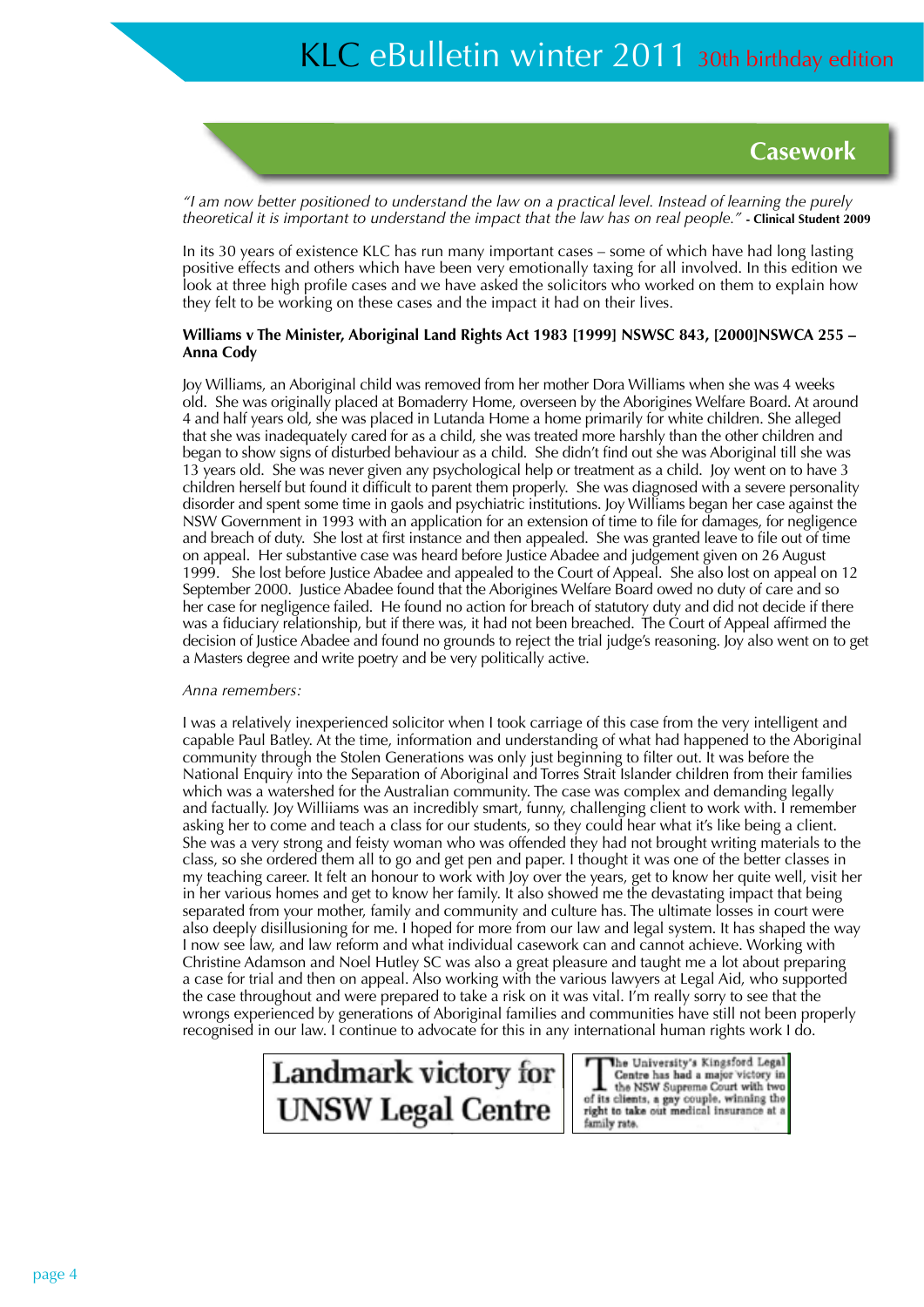#### **1995 – 1996 NIB health insurers Discrimination Matter; Solicitor – John Godwin**

In 1995 the Equal Opportunity Tribunal held that NIB health insurers discriminated against a gay couple by not providing 'family' cover to them and their son. NIB appealed the Tribunal's decision to the Supreme Court. Kingsford Legal Centre succeeded in defeating the appeal. It was a significant precedent and the first consideration of homosexual anti-discrimination laws by a Supreme Court in Australia.

#### *John remembers:*

Brown & Hope v NIB Health Fund Ltd (1995) was essentially a gay rights case. It raised a range of issues around how the law does and does not cope with same-sex relationships. NIB refused to allow partners, William and Andrew, and Andrew's son to have health cover at the family rate. We complained to the Equal Opportunity Tribunal. We established that the family rate was made available to same-sex couples by other health funds, but not NIB. It seemed a clear-cut case. But NIB fought hard. Things got constitutional. NIB argued that the insurance provisions of the state Anti-Discrimination Act were inconsistent with the National Health Act and constitutionally invalid. Losing that argument would have been a very bad outcome – not just for our clients, but for all state anti-discrimination laws. But we won, and we won on appeal in the Supreme Court. The case was also important because the Tribunal recognised that discrimination against a same-sex couple amounted to discrimination on the ground of homosexuality. Same-sex couples are often not explicitly protected under anti-discrimination laws. The decision of the Tribunal was a step forward in addressing this. The clients were very clear that they wanted to pursue the case as a matter of principle, rather than taking their business elsewhere. I remember being thrust in front of a TV camera as we exited the Tribunal and struggling for a sound bite. The case was covered in the mainstream and gay press and demonstrated to both the gay community and industry that anti-discrimination laws can have teeth. I remember the case as a great way to introduce students to the complexity of ensuring justice for non-traditional families. This was a decade before 'Modern Family'. The issues were new. I think we challenged a few preconceptions.

Sometimes old KLC clients catch my eye on the street. Sometimes I don't remember what their case was about or where I met them. But Andrew and William have a special status - my only KLC clients to become my facebook friends. I'm pleased to report they're doing well.

Policy that forced prisoner to quit study panned

#### **2003/04 – Commissioner of Corrective Services of New South Wales and Anor v Middleton [2004]; Solicitor – Teena Balgi**

Over the course of a number of years, Kingsford Legal Centre assisted a prisoner, Mark Middleton, in relation to his request for access to a desktop computer in his cell. Mark had commenced two degrees while serving a sentence in Queensland, where he was allowed to use his computer to do university work in his cell. When he was moved to NSW his computer was confiscated and he was unable to continue with his studies. While some lower classification prisoners were allowed access to laptop computers, Mark's classification was too high. KLC assisted him to challenge the decision of the Commissioner for Corrective Services. We were successful in the having the decision quashed by the Supreme Court of NSW and sent back to the Commissioner to be remade. The Supreme Court decision was appealed by the Commissioner, though when the court ordered Mark have access to his computer while the appeal was being heard, the Commissioner withdrew the appeal and used his power to remake the decision, again refusing Mark's request. Despite some media and political pressure, the Commissioner also later decided to remove computer access privileges from all prisoners, including those classified as minimum security. The rationale for this decision was not clear.

#### *Teena remembers:*

When I started at KLC in 2004 I took over responsibility for the matter from Susan Winfield, who had worked very hard with the assistance of the pro bono barristers, Kate Richardson and Christine Adamson, and KLC students to try to protect Mark's rights. For me the case was a challenging and ultimately disappointing experience. Mark was a prisoner trying to better himself. He wanted to study so that he would have a greater range of opportunities when he left prison than when he committed his crimes. Not only would this have benefited Mark, but society as a whole. But sadly for all of us he was part of a system focussed mainly on punishment and not on rehabilitation. I couldn't then and still cannot see how this focus benefits society as a whole. I was not only angered by the outcome of the case, but by the impunity and lack of transparency of the decision making process in the corrections systems. Prisoner's rights are rarely popular with the public and there is little public scrutiny of what happens in prisons – all the more reason for there to be a robust system of oversight for prisons. However, most of the decisions made by the Commissioner and prison authorities were outside the oversight of the courts. To provide the least popular members of society with so little protection felt very unjust and the *Middleton* matter really highlighted that for me. The law, which was the only thing in our armoury, was so frustratingly inadequate.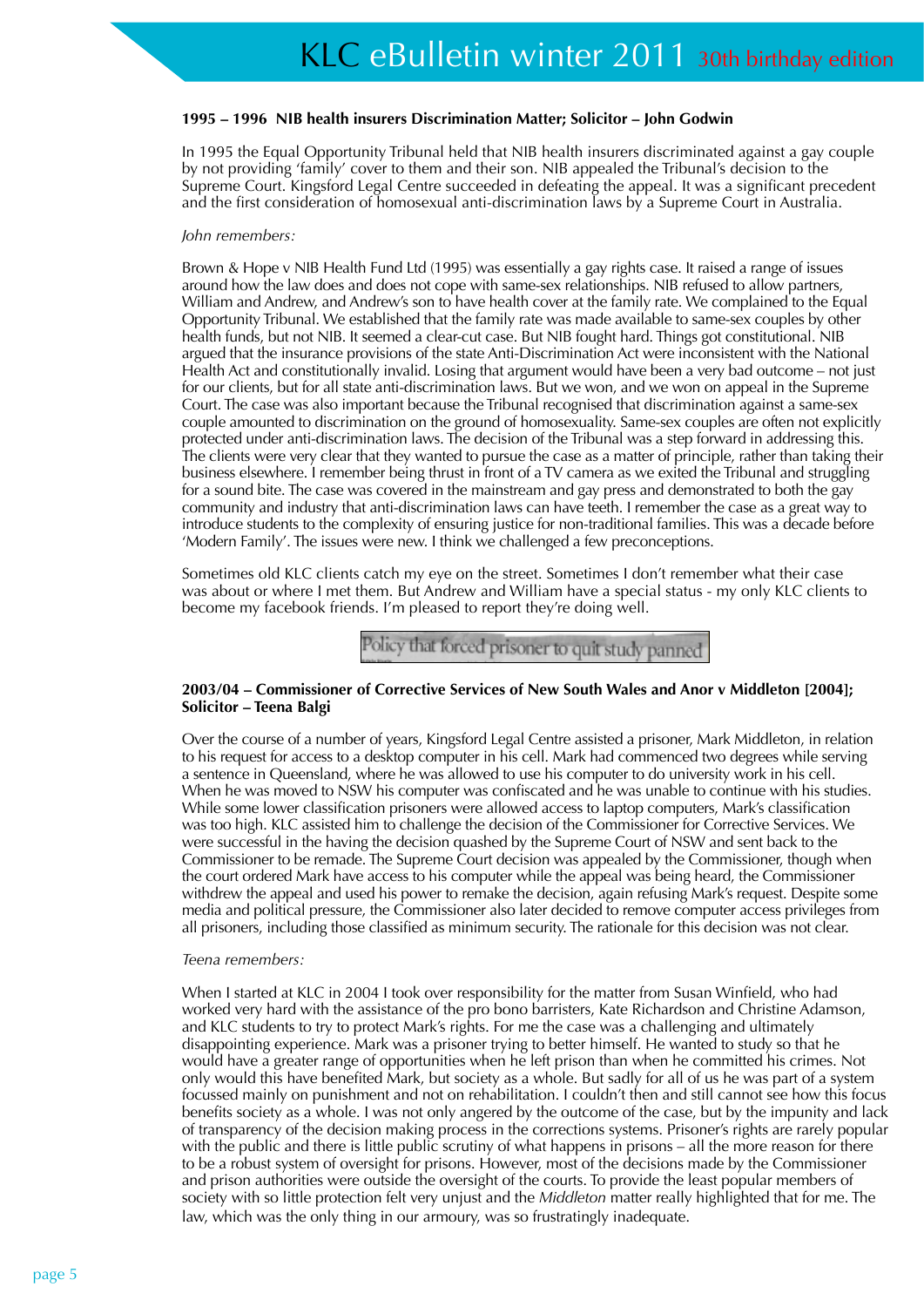### **Volunteers**

Thanks must go to our world class, top notch, absolutely brilliant volunteers – past and present. In this special edition we put the spotlight on two of our more long term "senior" vols, both of whom have been coming along to their advice nights for over 20 years and are recipients of Certificates of Appreciation for their contribution to volunteering from the Federal Government in 2011. To all of our volunteers – a heartfelt thank you!

*I* was often given the opportunity to offer my opinions and was treated like a contemporary rather *than a untrained law student. I thoroughly enjoyed my experience at the evening advice nights.* **- Clinical Student Comment 2010**

#### **Sue Mordaunt**



Sue is a staple on Anna Cody's advice night. She has been volunteering for an incredible 26 years!!! In 2007 Sue was Highly Commended in the Combined Community Legal Centres Group Award category of the NSW Law and Justice Foundation Justice Awards. She works in private practice and is a great lawyer and we depend on her enormously. We asked Sue some questions about her views on volunteering at KLC:

When did you start volunteering at KLC?

*I know it's awful but some time in 1985*

Why do you volunteer?

*Originally I was a mature age student and as a consequence I did not go through uni in the same way that those staring out their law degrees do. When I went to Uni I did my lectures and then I went home to run my household and my parenting as did most other mature age student. Either that or they had a job. So when I volunteered I met a great number of lawyers and the staff at the Centre and I felt less alone in the legal profession. After that I thought it was a way of giving something back. I had done Practical Legal Training as a student and without the interview skills I learnt then I probably wouldn't have lasted the first week in my first position which was at Randwick.*

Most memorable incident?

*I think being nominated by the Centre for the Justice Award and receiving such an award.*

How do find working with students?

*I think that working with students is often quite difficult they come in all shapes and sizes but is often very rewarding and most of them are so grateful for any information you can impart.*

Significant changes over that period?

*I think it has changed with the new flash premises but I have to say I still have a bit of a soft spot for the old Centre, rough and ready as it was, and some fond memories of it.*

#### **Dave McMillan**



Dave is also on Anna Cody's Tuesday nights and he has been volunteering for around 24 years. By day he is a Legal Aid lawyer and every second Tuesday night he is one of our brilliant volunteers. He is also a great lawyer and all who work with him here have enormous respect for him. Here are Dave's responses to our questions:-

When did you start volunteering at KLC ? *I think 1987 was the start of it all*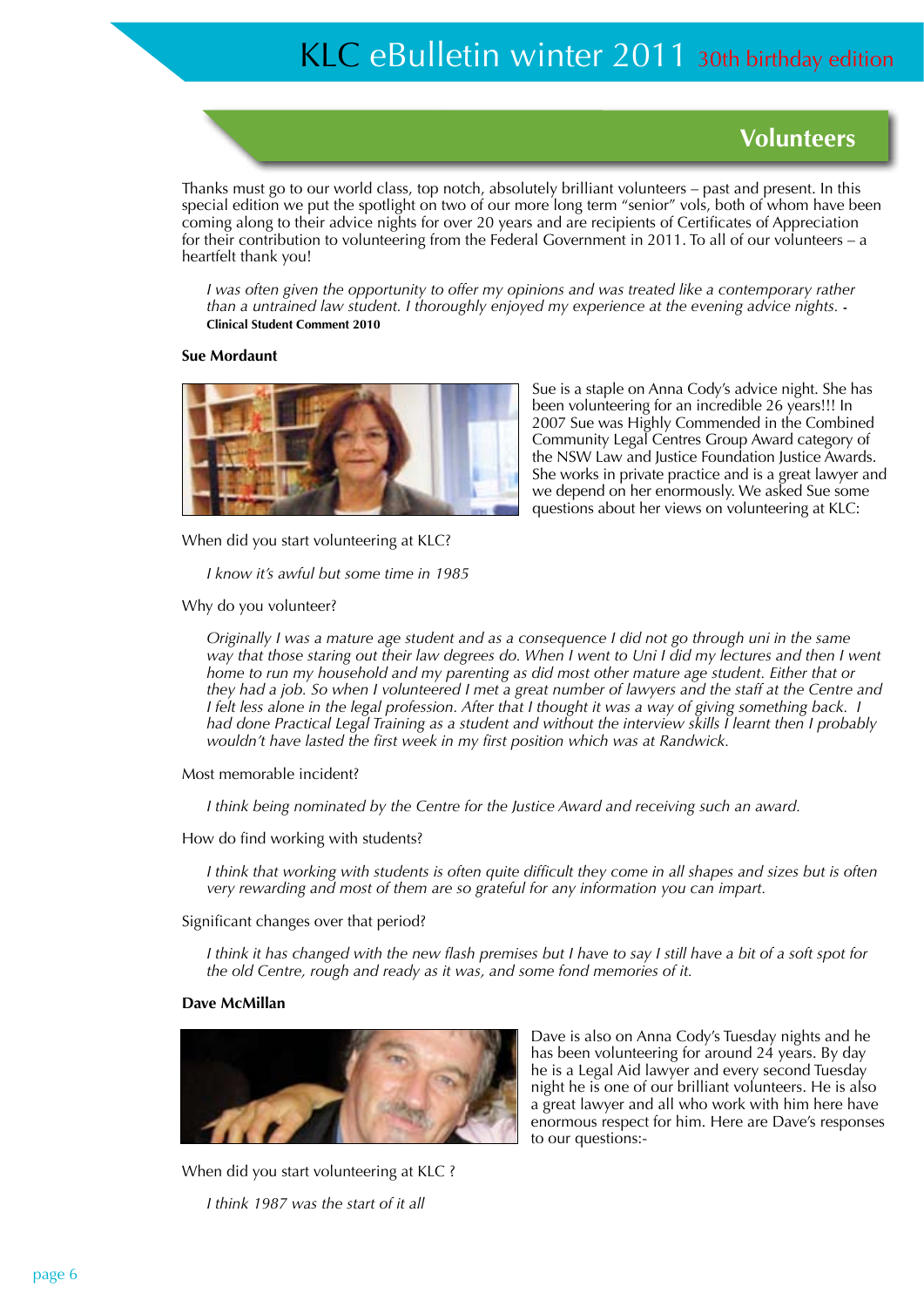#### Why do you volunteer?

*I* have worked for a community legal centre for almost all the time since I was admitted; prior to *Kingsford I volunteered at Redfern for about a year and then Marrickville Legal Centre when I moved to Marrickville for about 2 or 3 years. Then I was out of Australia for about 3 years and when I came back to Australia in late 1986 that's when I found my way to KLC and the idiosyncratic weatherboard house at the roundabout. I began volunteering as a way of not only helping others but helping myself to gain a broader legal experience. You feel obligated to continue for a while so that clients will be getting more value out of it than you. And then you make a connection with the other volunteers. Then you realise that you have valuable knowledge which is important for other volunteers as well as students. And then suddenly it's 2011 ….* 

#### Most memorable incident?

*I should have kept a note as I often de brief at home afterwards about odd things that have happened and I'm now struggling to recall. Leaving aside the late finishes and bludging lifts home or at least closer to Glebe – which doesn't always work- last year Sue Mordaunt gave me a lift home which she has often generously done and we got a flat tyre which we had to change at about 10pm at night. In the rain. A memorable experience for me within KLC in the recent past, I think it was last year, was where a client had brought along to the interview a friend for support and that friend turned out to be a person who I had known over 30 years before when I was doing some pro bono work for prisoners in Maitland Gaol and he was inside helping other prisoners. Except that I think that he had retired from safecracking , both of us were continuing doing what we were doing in the 70s.* 

How do find working with students?

*I like it and I think that it is valuable not only for them but for clients as well. The students often make valuable contributions to the advice provided – sometimes a little left field and non- legal but that can be the value. No doubt it takes longer with a student involved but the upside of that is that extra time can only help improve the dissection of the problem and the advice/assistance about options.* 

#### Significant changes over that period?

*There have been significant changes over two decades. For a start the salubrious new premises on campus as opposed to the old home at the roundabout which had the world's most unattractive but at the same time functional (severely) interview rooms. And the change from a clinic style service with no appointment times which had its value but which also could get a little oppressive when clients arrived late or very late. What hasn't changed is the impressive way that KLC is run and has always been run by impressive people. And the volunteers; they may be different people (though in saying that there are many stalwarts) but I find that they are always cut from the same mould ie generous and nice people to share every second Tuesday night with. Which is another reason I keep doing it.* 

#### P**addle**



In 2010 we decided to extend our student paddle award to our volunteer solicitors. Di's Tuesday night volunteer, Danny Grynberg won for his bravery in dealing with a client who brought to his interview, material which he thought contained asbestos. After much fuss and some testing, we discovered it didn't – but it's all in a nights volunteering to Danny.

**Danny Grynberg – proud recipient of the inaugural volunteer paddle award 2010**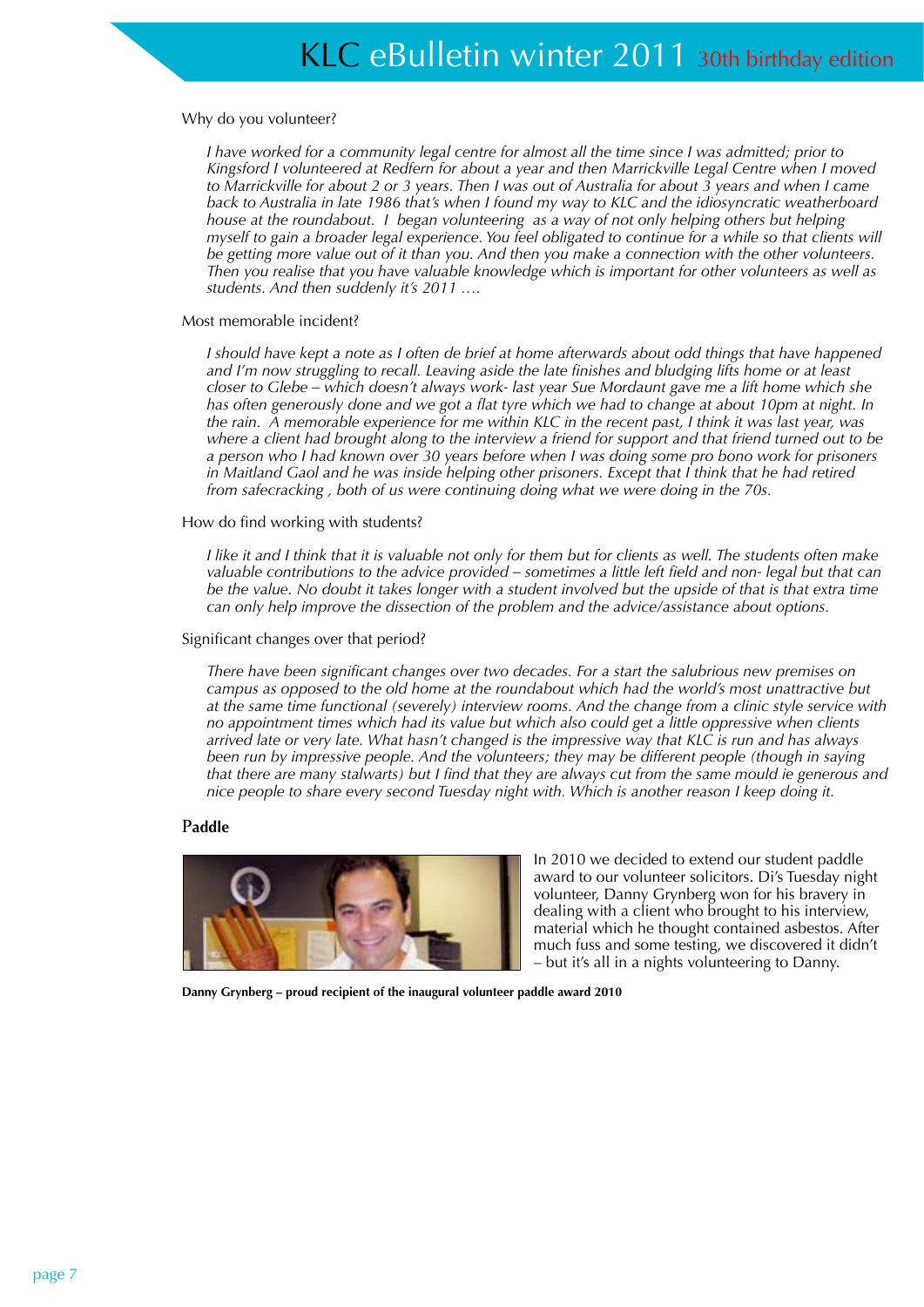## **Law reform/policy and campaign work**

Law reform/policy and campaign work are core to the work and objectives of KLC – every other part of our service feeds into and informs our actions around issues as diverse as burial plot allocation and housing for international students; FOI & police powers; commonwealth matters like stolen generation compensation to international UN treaty work. Below we highlight three different approaches to law reform and policy work of the Centre across three levels of government.

#### **Local Issues/Casework Driven – Sustainable Burials in Sydney Greater Metropolitan Region Submission**



In June 2008, KLC did a submission to the Department of Lands on their paper on Sustainable Burials in the Sydney Greater Metropolitan Region. As a result of our experience with a client case relating to the Jewish section of our local Cemetary at Botany, we realised that the fact that demand far outstrips supply for burial sites in Sydney has put consumers in a difficult position. Our concern is that the imbalance has meant that Cemeteries are in very powerful positions. We submitted that it is important for these issues to be considered and consumers to be properly protected when the Department of Lands makes decisions about the future of the burial industry in New South Wales. This is an example of a submission to an enquiry which is of enormous importance to our community members, which has resulted from our casework.

#### **Multi-pronged Campaign Work – Human Rights Protections in Australia**



**KLC staff and students at community fair**

KLC used a whole of Centre, multi pronged approach in making a submission to the Brennan Committee, a national consultative committee commissioned by the Federal government on the need for improved human rights protections in Australia, which reflected the concerns of our community. We attended knitting & other social groups to chat, put articles in local newsletters, leafletted, mailed out, assisted people to produce their own submission, educated community groups about 'what are human rights' and assisted some to prepare their own submissions to the national consultation. KLC raised the issue at every forum possible – from community fairs, to shopping malls, mail outs, talking to our clients, resourcing our local community centres and specific seminars to local groups. KLC also

produced its own submission to the consultation.

This whole of service approach was highly successful in that we had over 300 community members make submissions. It is an approach we will adopt again for the issue of Indigenous constitutional recognition.

**International – CEDAW (UN Convention on the Elimination of All Forms of Discrimination Against Women)**

**Australian NGO representatives at UN (Anna Cody 2nd from left)**

KLC made a significant contribution to the state and national work that was undertaken during 2004 to consult with women and non-government organisations about the status of womens rights in 2004. The work contributed to the Australian non-government organisation (NGO) shadow report to the United Nations CEDAW Committee. KLC hosted a national meeting of the working group for a parallel report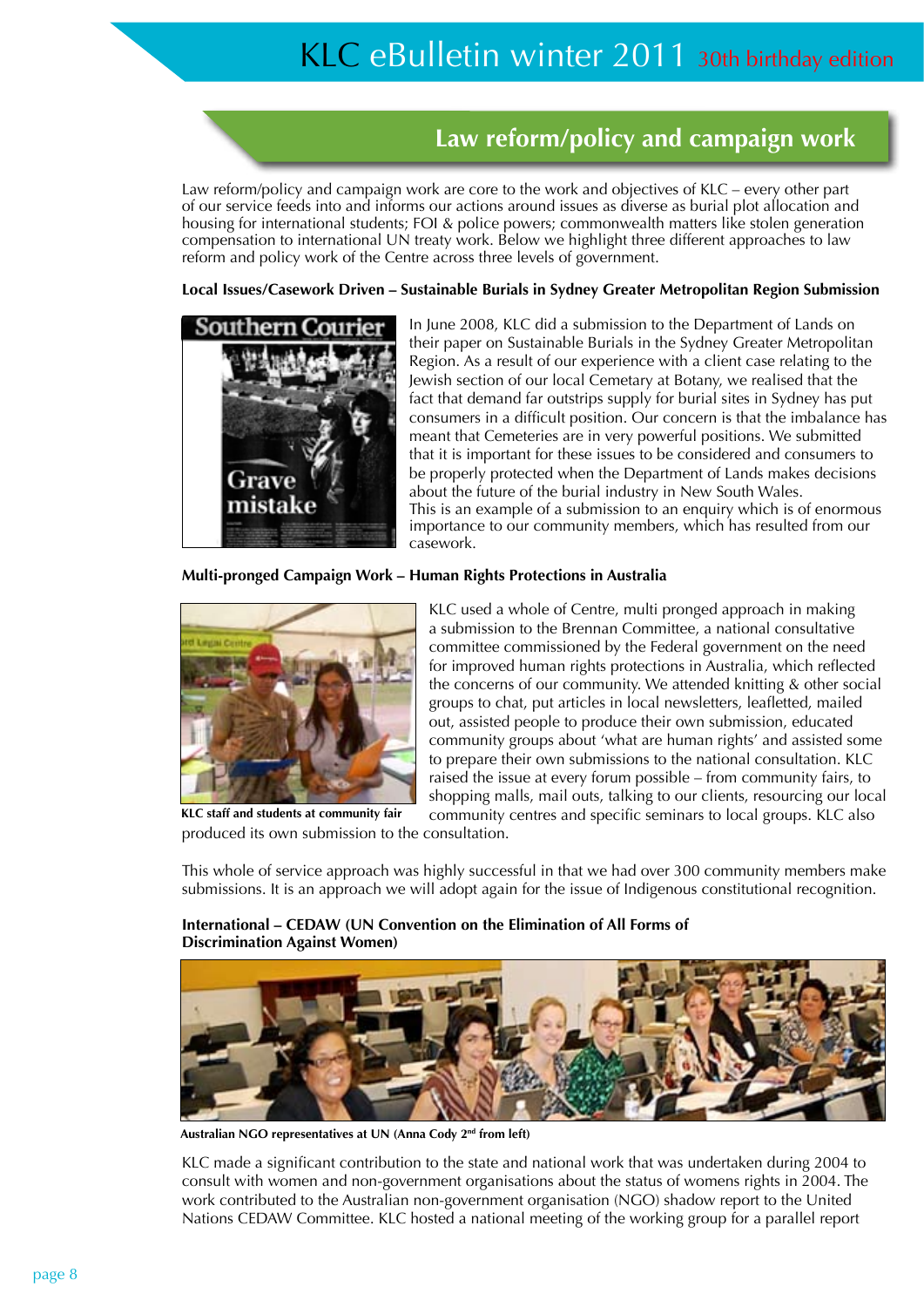to the CEDAW Committee where representatives from all over Australia met to discuss the compiling of a community report as well as the parallel report. The NSW report was completed and published by NCOSS and WRANA as *Our rights, Our voices*. KLC continued its involvement in CEDAW consultations and reporting into 2010 where KLC Director, Anna Cody was chosen to be one of the representatives of the Australian NGO sector appearing before the Committee at the United Nations in New York. The CEDAW project is an example of extensive consultation and the development of a methodology to do ensure that the consultation is as wide as possible and that those members of our community who are disenfranchised were also heard. The project spans 6 years and continues to be a priority focus area for the Centre into the future.

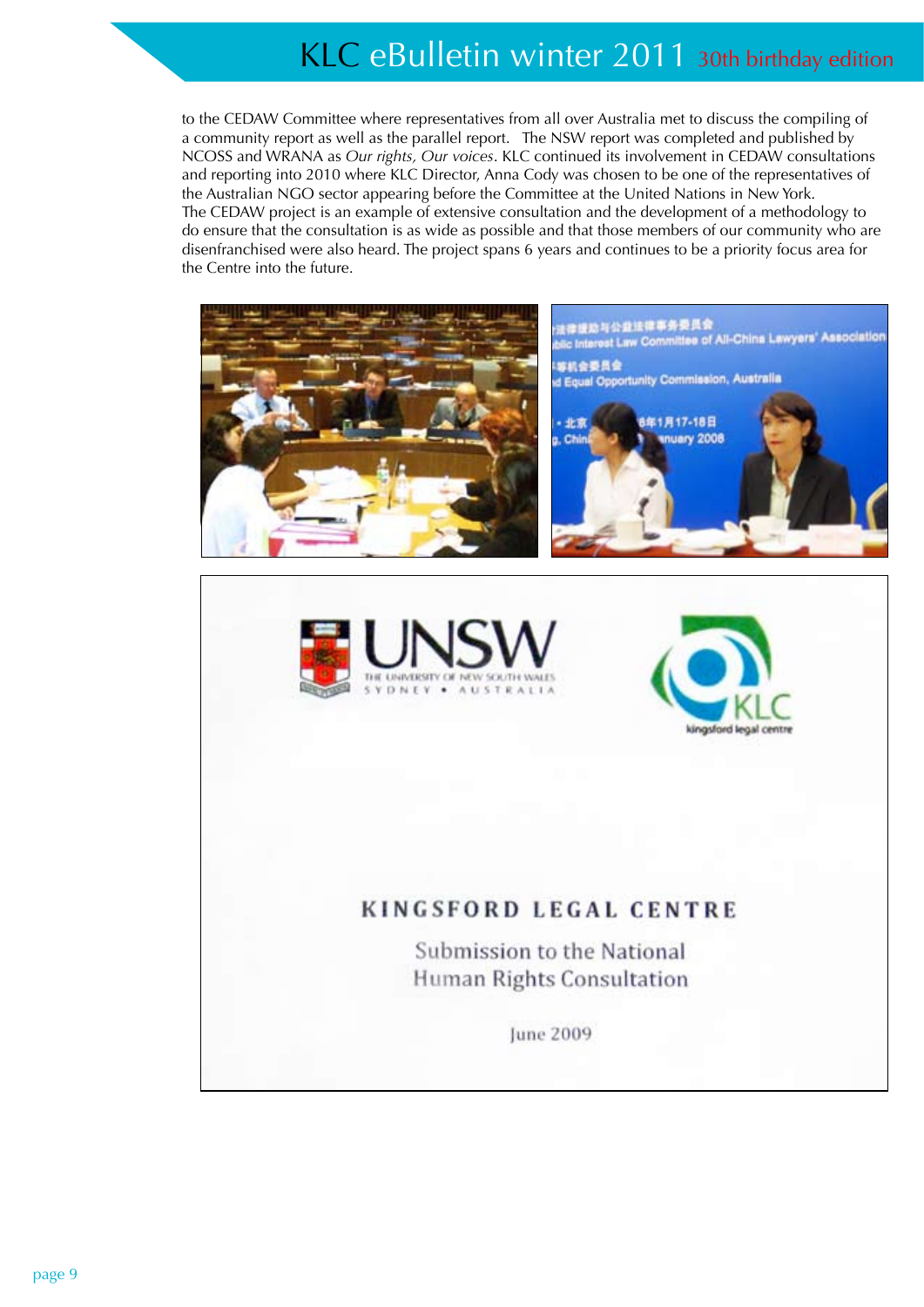### **Engaging with our community**

Getting out of the office and into the community is one of the joys of our sort of work. KLC has a very public persona in our local area so if anything community is happening, we are there! Students love doing it and many of our alumni reading this today will have fond memories of the KLC stall (in its many incarnations). While community work is often about getting information out to your community, more important still is just having the time to have a chat, to really find out what people's concerns are. Below is our collage homage to the KLC stall, and all the lovely staff and students who have staffed it over the years.

*The atmosphere and the fact that it is community based makes it very special.* **- Clinical Student 2004**

### **Local Community Campaign Work – Get On Board for Better Buses**

In 2003 two KLC Students, Anita Mani and Fabienne Metz were involved in the "Get on Board For Better Buses" campaign, an initiative of the South Maroubra Tenants Action Group. The campaign sought to improve bus services in the Maroubra area. The students were responsible for creating a campaign website. They also produced and distributed a petition to local businesses and assisted in the preparation of a response to the Ministerial Inquiry on public transport. This was an entirely student driven community development project which had a very positive impact on an issue of great importance to the local community. It is an example of the KLC and the UNSW sharing our resources with our local community to achieve a good outcome for all.

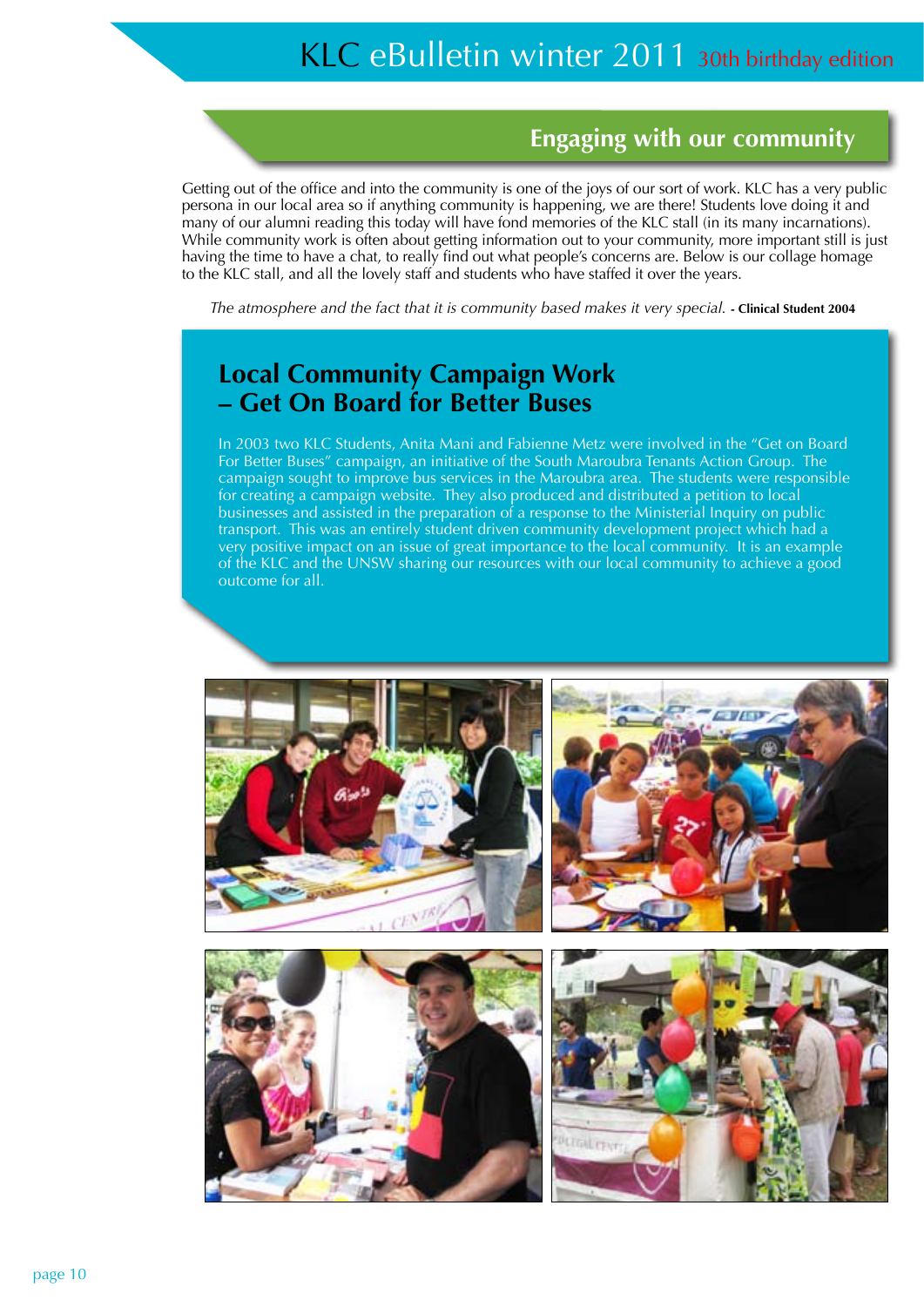### **Community legal education**

Empowering and equipping our local community to be able to deal with their own legal problems and fight for their legal and human rights is a key value of KLC. Community legal education is a broad church which encompasses many different styles and types of delivery and content. For example over the past 30 years we have gone to the beach to talk about wave rage; gone to Bourke with our Discrimination Roadshow; gone to Timor Leste to deliver human rights training; developed the Discrimination Toolkit; appeared on radio programs; written plain English law articles for local community centres' newsletters; developed a guide to unfair dismissal laws; contributed chapters to the Law Handbook; sat down in the hallway at a nearby block of flats to talk about discrimination with 3 or 4 local residents; rolled out an ongoing series of seminars on different areas of the law for local community workers; presented seminars to welfare organisations, older people, CALD communities, local community groups on every conceivable area of the law and human rights. Since 2010 we have a Family Law/DV clinic which deals exclusively with community legal education. This list is not exhaustive. As you can clearly see from the pictures below – students love getting out of the office and into the community to share their knowledge and skills.



Ш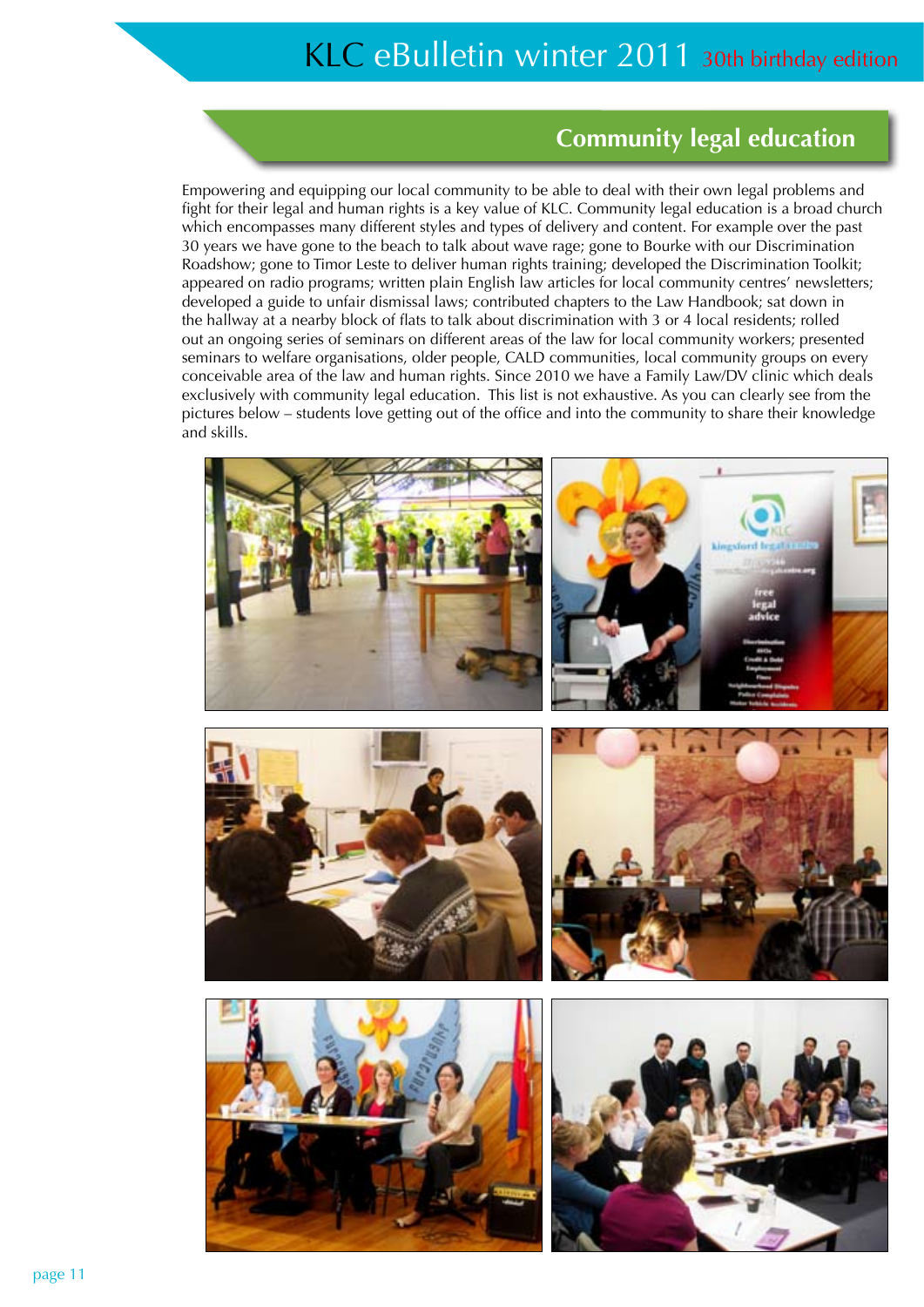### **Partnerships**

Kingsford Legal Centre has been very fortunate in establishing and keeping relationships with a wide range of organisations from all facets of the legal profession. KLC has been the recipient of support from many, many firms and organisations over the years – too many to list her. Below we highlight out current partnerships.

#### **Freehills Secondee Program - Over 19 years of support to KLC**



*Quite apart from any profile, Freehills don't boast of or promote their pro bono work as others do, and they do so much. And they never exploited the KLC connection.* - **Ex-KLC Director Simon Rice,**  *From the Roundabout to the Roundhouse*

In the early 1990s KLC Director, Simon Rice proposed an idea to Freehills partners Don Robinson and Keith Steele that was to have a profound and far reaching effect on KLC. Would Freehills consider providing KLC with a secondee solicitor? Freehills agreed and both parties have never looked back. For over 19 of our 30 years Freehills have been supporting the Kingsford Legal Centre by providing a secondee solicitor to us. This is an extraordinary commitment by a firm which gives back to the community in so many ways and we are all very grateful for their continued help. The quality of the secondee lawyers is first class and they always give 100% to the Centre and participate in all areas of our service. Often, once they leave they join our volunteer ranks. Thanks Freehills for your continued generosity.

#### **Secondee solicitors to KLC in 1992**

#### **Allens Arthur Robinson Secondee Program**

Since 2006 Allens Arthur Robinson have been providing KLC with a solicitor for 6 months of the year. Again, this is a very generous commitment to the Centre and it is highly valued. Secondee Solicitors Sonya Oberekar, Tom Glasson, Laura Brown, Rebecca Campbell, Alex Salib & our current secondee, Naomi Sadler – have given their all to KLC and were all great fun to work with. Thanks Allens!!

#### **Allens' Secondees 2006-2011**



**06 – Sonya 07 – Tom 08 – Laura 09 – Bec 2010 – Alex 2011 - Naomi**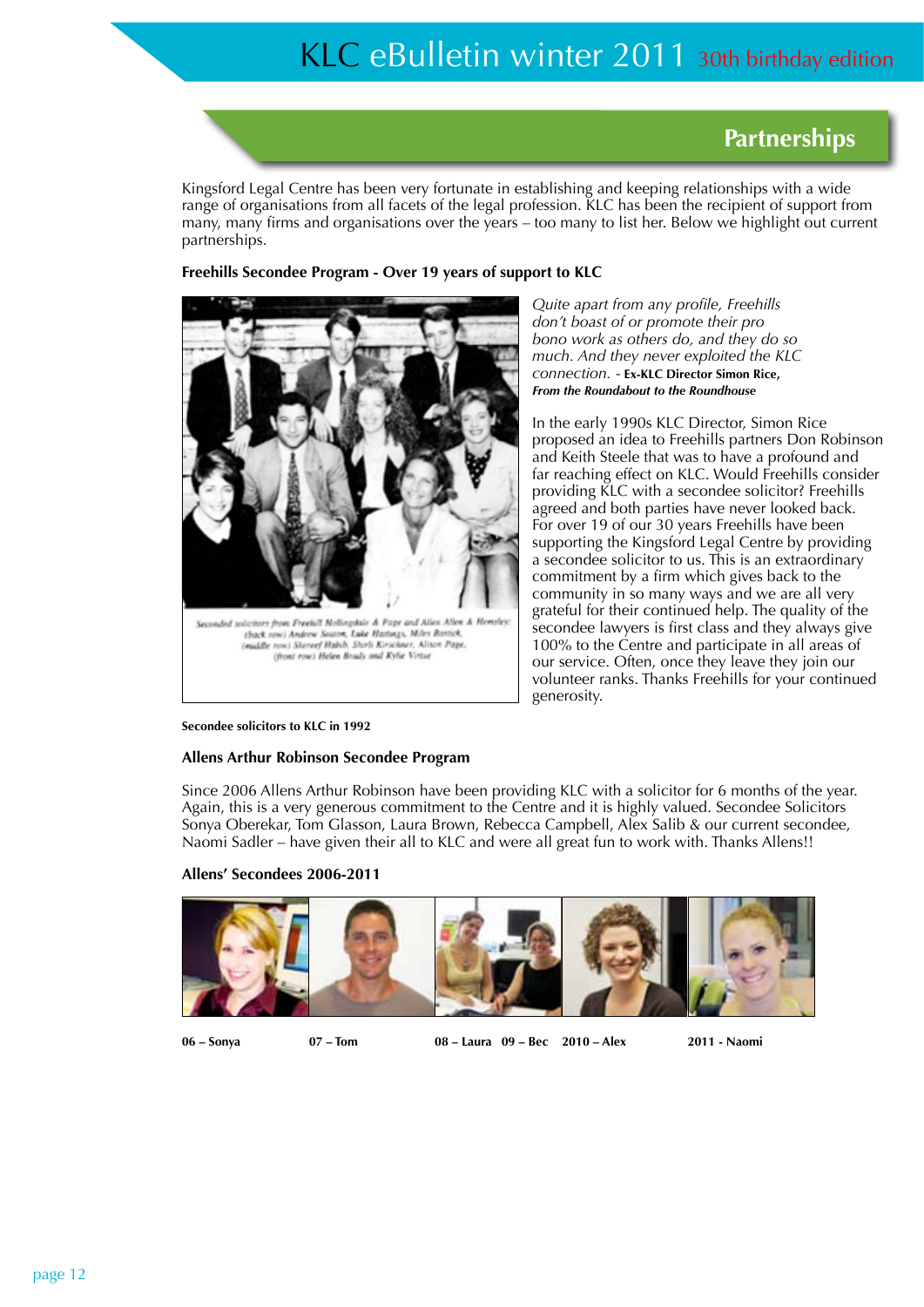#### **Pro-Bono Clinics 2011**

KLC has had a number of pro-bono clinics over the 30 years – too many to list here. At present, we have two pro-bono clinics running; Employment Law Clinic which has now been running for around 10 years; and a brand new Power of Attorney Clinic which commenced in May 2011. Both clinics greatly increase our capacity to serve our community; therefore we are grateful to:

Employment Clinic - Bartier Perry Solicitors; Clayton Utz, Harmers Workplace Lawyers, Henry Davis York, HWL Ebsworth Lawyers

Power of Attorney/Enduring Guardianship Clinic - Clayton Utz

#### **Legal Aid Commission**

Of course, Legal Aid's support has been crucial to KLC's continued success. Over the years we have worked together on many projects and their continued funding of KLC is greatly appreciated. In 2011, our collaboration continues with 3 major projects:-

#### *Discrimination Law DIY Kit*

This very popular publication is being updated for another print run – this has been a very successful collaboration between KLC, Legal Aid and Elizabeth Evatt CLC





Funding has just been announced for this partnership with Legal Aid which will fund a series of 6 workshops at 3 of AWAW's branches. The funding will also allow us to develop CLE materials in community languages.

*Visa Cancellation Clinic* 

Provides legal services to prisoners whose visas are going to be cancelled on character grounds. This clinic commenced in July 2011.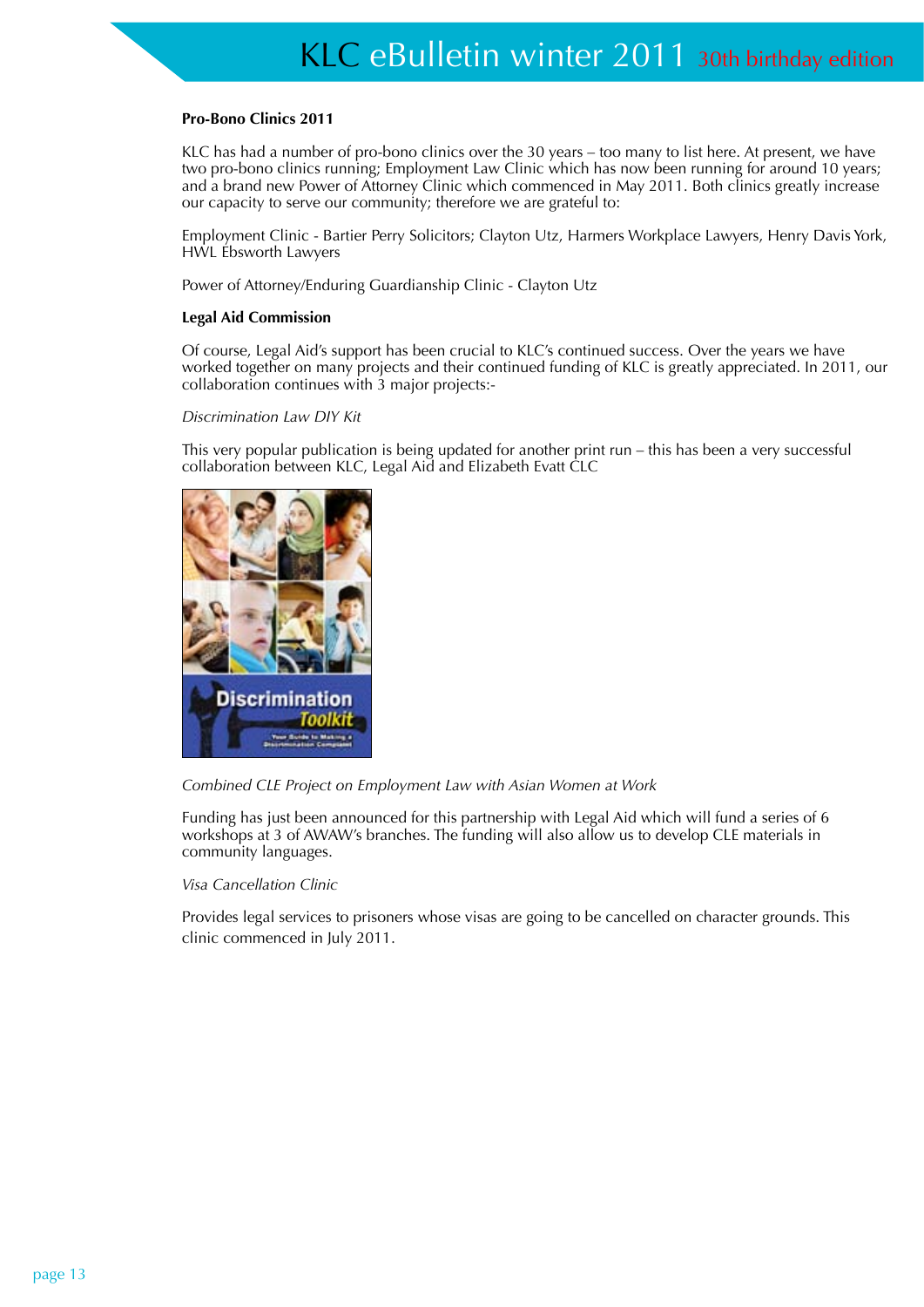### **Achievements and highlights**

- 1979 Law School appoints Neil Rees, for a 3 year period, as director of Clinical Legal Education
- 1981 May UNSW Law School's new clinic, Kingsford Legal Centre, began operations with Neil Rees as Director at 11 Rainbow Street, Kingsford September – Kingsford Legal Centre officially opened by state Attorney General Walker
- 1986 Tony Woods appointed Director
- 1989 Joy Williams 'Stolen Generation' matter commences
- 1991 Simon Rice appointed Director KLC hosts the first National conference on Clinical Legal Education
- 1992 Outreach established at Kooloora Community Centre Freehills secondee program commences with Miles Bastick as the first secondee Intensive course commences
- 1994 *Battered Wife Syndrome Defence Queen v Waugh R1942* (Eileen Waugh)
- 1995 Frances Gibson appointed Director KLC receives *Sydney Morning Herald* Australia Day Award for community service Centre receives funding from legal aid to employ a community worker NIB Health Insurers Discrimination Matter *(NIB v Hope & Anor)*
- 1996 Wills Day pensioners attended to give wills instructions to students doing the Succession course under the supervision of Lecturer Prue Vines
- 1997 KLC publishes *Clinical Legal Education* (Australia) newsletter Publishes first edition of *Guide to Clinical Legal Education in Australian Universities* Child support Service of Legal Aid Commission outreach at KLC Henry Davis York provide one off 6 month secondee solicitor, Maria Nicolof, to KLC (in response to funding crisis)
- 1998 Law, Lawyers & Society students start attending KLC as part of their course Immigration Law students attend KLC for clinical component of their course
- 2000 Employment Law clinic opens KLC won the Vice-Chancellors Award for Teaching Excellence
- 2001 KLC won The Australian Award for Teaching for Law and Legal Studies; Frances Gibson won Quality Teaching Award awarded by Australian College of Education
- 2002 John Longworth received Law and Justice Foundation Justice Award Student advocacy scheme commences with Waverley Court Employment clinic ran 2 successful test cases regarding discrimination in the workplace Discrimination Roadshow went to Broken Hill KLC wins two trailblazing family responsibility discrimination matters, *(Cathy (Qi) Song v Ainsworth Gaming Technology Pty Ltd and Sandra Escobar v Rainbow Printing Pty Ltd)*
- 2003 First ran Foundations Enrichment Course for first year indigenous students *Middleton v Commissioner of Corrective Services NSW & ANOR [2003] NSW SC136* Test Case on the meaning of 'Casual Employee' (Y.S.B. Cetin & Ripon Pty Ltd) matter won
- 2004 Street Practice series filmed and aired Anna Cody appointed Director *Guide to Indigenous Legal Education* published KLC and Faculty of Law Indigenous Legal Education Committee held seminar on Indigenous Legal Education